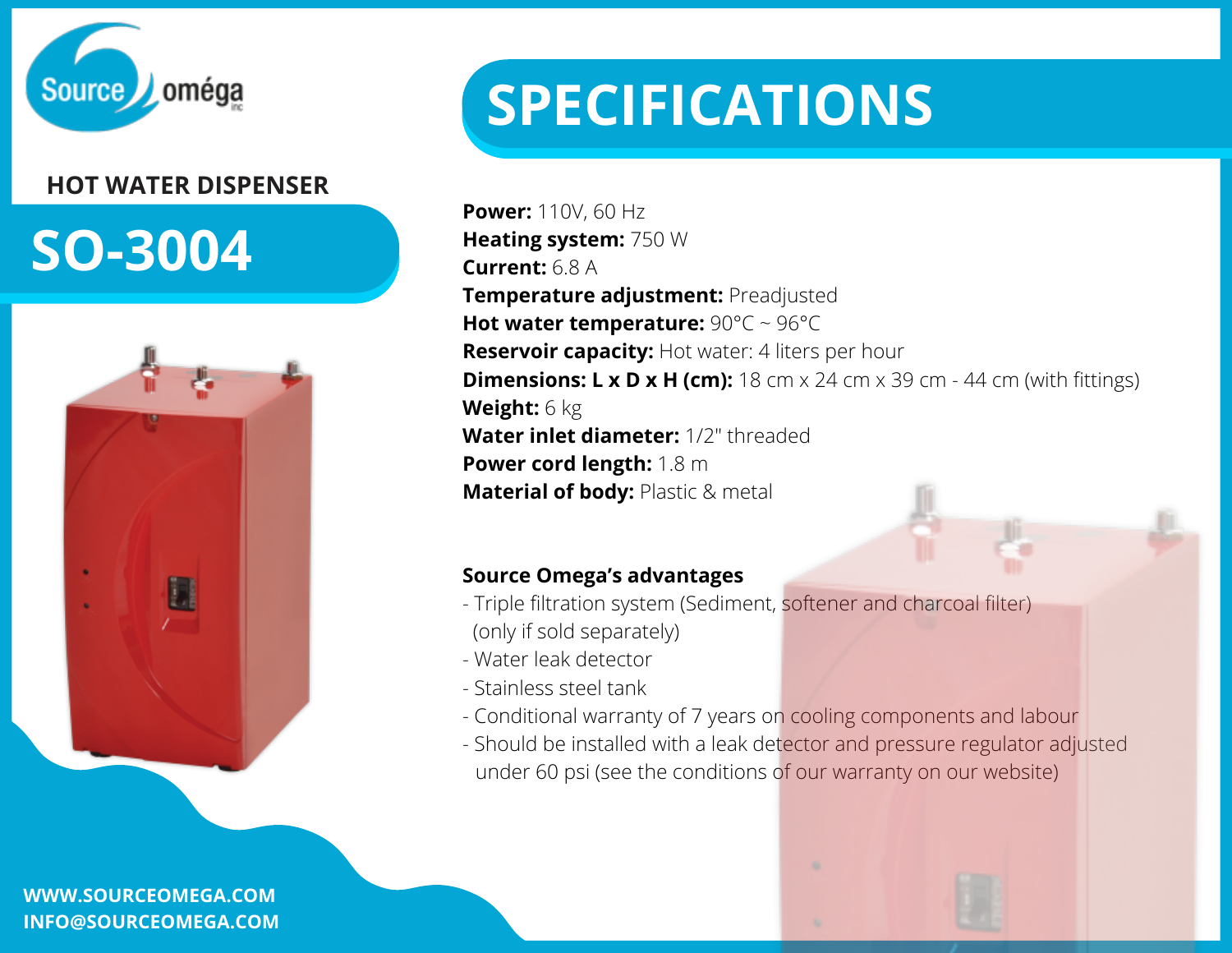

### **HOT WATER DISPENSER**

# **SO-3004**



#### **WWW.SOURCEOMEGA.COM INFO@SOURCEOMEGA.COM**



#### **Parts**

1. Front panel 2.Indicator light 3. Indicator light holder 4. Circuit breaker Water leak detector 5. 6. Check Valve Pressure release valve 7. 8. Copper tube 9. Heating element 10. Hot water tank 11. Copper plug 12. Nut 13. Rubber feet 14. Hot water control 95°C 15. Hot water control 100°C 16. Power protector 17. Power cord 18. Frame 19. Capillary